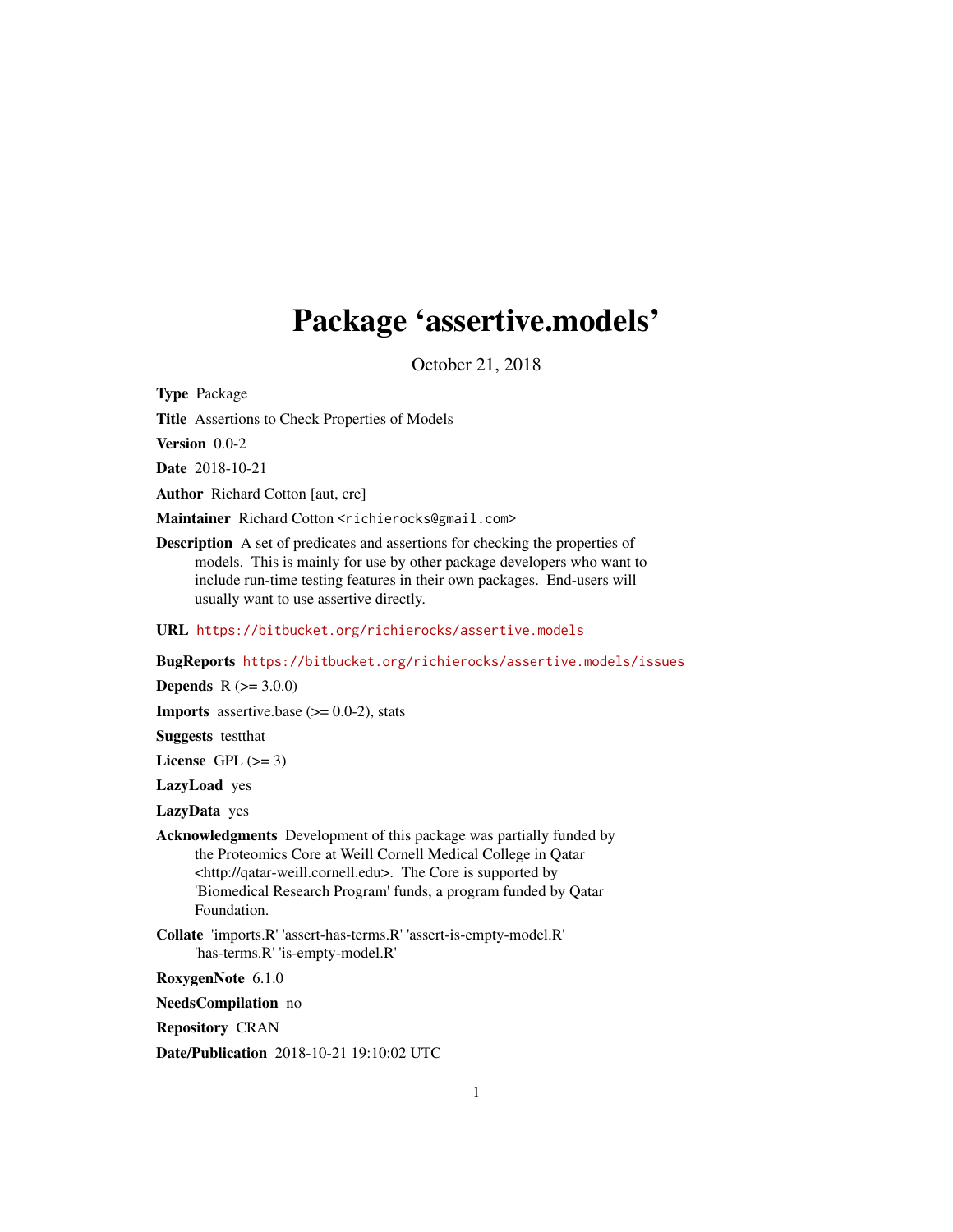### <span id="page-1-0"></span>R topics documented:

```
assert_has_terms . . . . . . . . . . . . . . . . . . . . . . . . . . . . . . . . . . . . . . 2
assert_is_empty_model . . . . . . . . . . . . . . . . . . . . . . . . . . . . . . . . . . . 3
```
#### **Index** [4](#page-3-0)

assert\_has\_terms *Does the input have terms?*

#### Description

Checks to see if the input has a terms component or attribute.

#### Usage

```
assert_has_terms(x, severity = getOption("assertive.severity", "stop"))
```

```
has\_terms(x, .xname = get_name_in\_parent(x))
```
#### Arguments

| X.       | Input to check.                                                                                            |
|----------|------------------------------------------------------------------------------------------------------------|
| severity | How severe should the consequences of the assertion be? Either "stop", "warning",<br>"message", or "none". |
| .xname   | Not intended to be used directly.                                                                          |

#### Value

has\_terms returns TRUE if the input has an element or an attribute named terms. assert\_has\_terms returns nothing but throws an error if has\_terms is not TRUE.

#### See Also

[terms](#page-0-0).

#### Examples

```
model <- lm(uptake ~ conc, datasets::CO2)
# this works because model$terms is not null
assert_has_terms(model)
```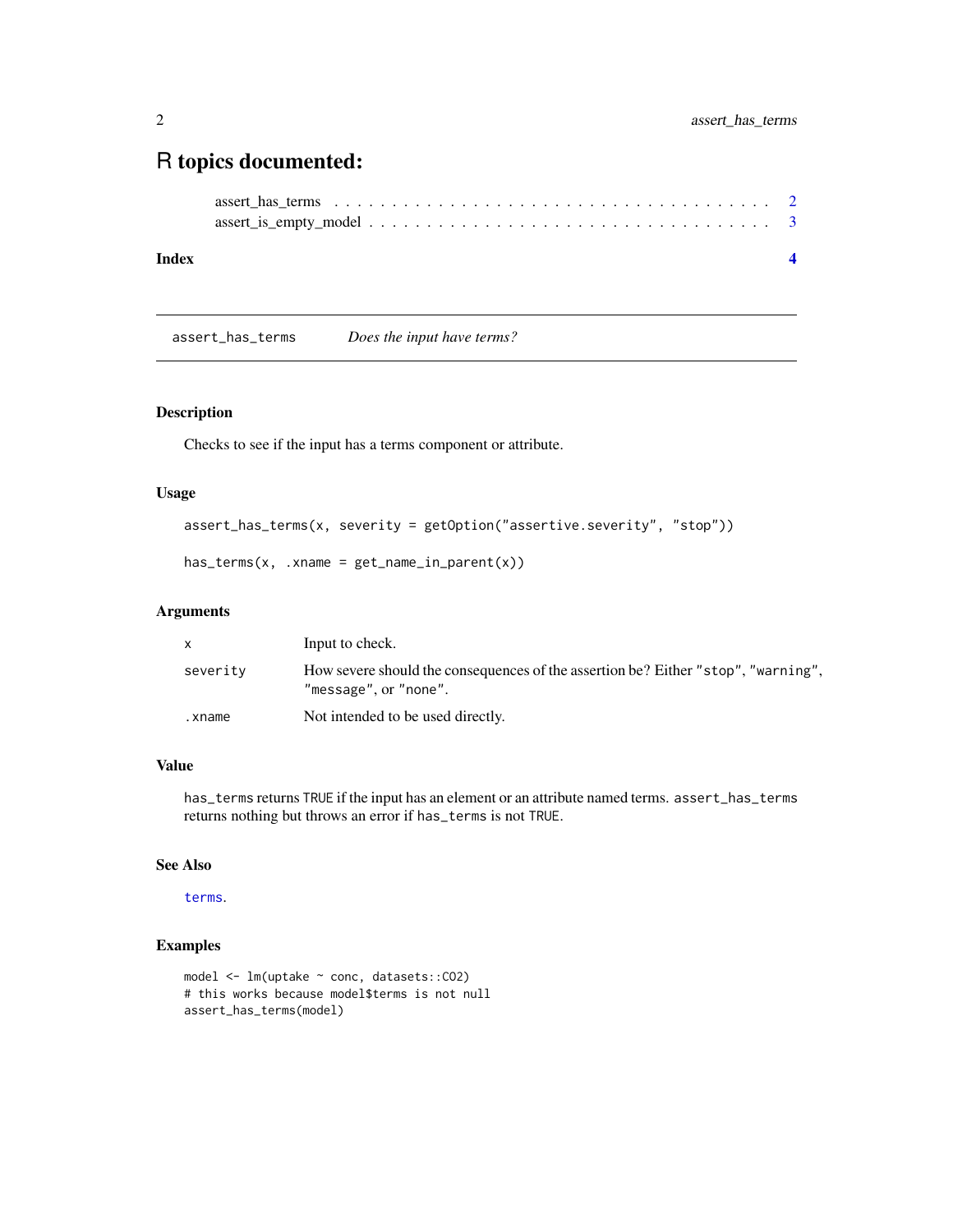<span id="page-2-0"></span>assert\_is\_empty\_model *Is the input the empty model?*

#### Description

Checks to see if the input is the empty model.

#### Usage

```
assert_is_empty_model(x, severity = getOption("assertive.severity",
  "stop"))
assert_is_non_empty_model(x, severity = getOption("assertive.severity",
  "stop"))
is\_empty\_model(x, .xname = get\_name_in\_parent(x))is_non_empty_model(x, .xname = get_name_in_parent(x))
```
#### Arguments

|          | Input to check.                                                                                            |
|----------|------------------------------------------------------------------------------------------------------------|
| severity | How severe should the consequences of the assertion be? Either "stop", "warning",<br>"message", or "none". |
| .xname   | Not intended to be used directly.                                                                          |

#### Value

is\_[non\_]empty\_model returns TRUE if the input is an [non] empty model. (has\_terms is used to determine that a variable is a model object.) The model is considered empty if there are no factors and no intercept. The assert\_\* functions return nothing but throw an error if the corresponding is\_\* function returns FALSE.

#### See Also

[is.empty.model](#page-0-0) and is\_empty.

#### Examples

```
# empty models have no intercept and no factors
an\_empty\_model \leq Im(uptake \sim 0, CO2)is_empty_model(an_empty_model)
```

```
a_model_with_an_intercept <- lm(uptake ~ 1, CO2)
a_model_with_factors <- lm(uptake ~ conc * Type, CO2)
is_non_empty_model(a_model_with_an_intercept)
is_non_empty_model(a_model_with_factors)
```

```
assertive.base::dont_stop(assert_is_empty_model(a_model_with_factors))
```